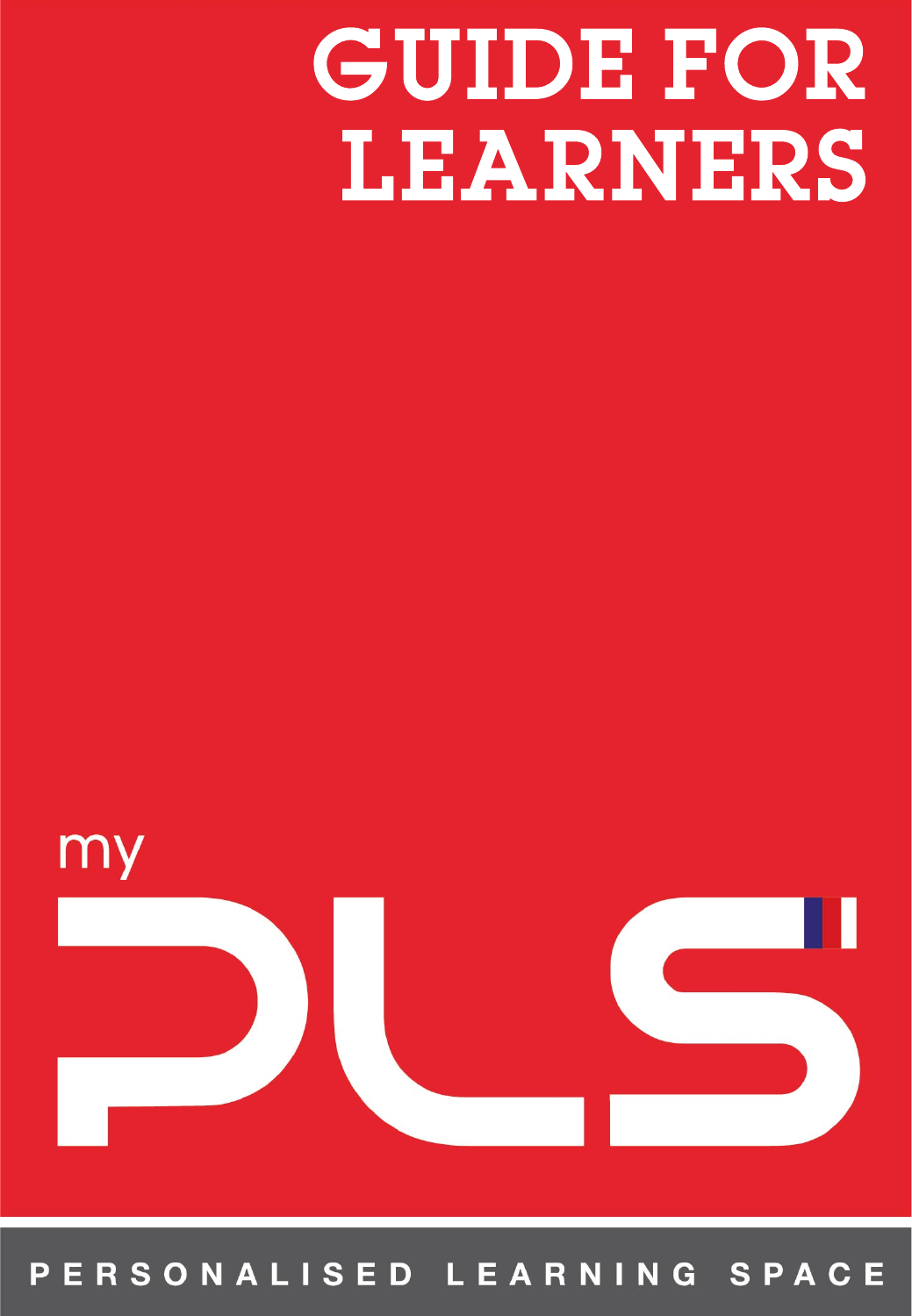

# **Introduction**

When writing this manual we assume that you have at least a basic knowledge of using a computer including input devices like a mouse and keyboard. In addition, it is assumed that you are familiar with your web browser and navigating between pages on the internet.

In this guide you will be introduced to the basics of using *my*PLS as part of your learning. How to best use this guide is up to you. It has been written so that you can either work through it in a linear way or jump to any specific sections as you wish.

### What is myPLS?

*my*PLS or in full, **My Personalised Learning Space** is designed to enhance your e learning experience. *my*PLS runs as an interactive website with a number of features and activities designed to engage learners and promote collaborative, learner-centered learning.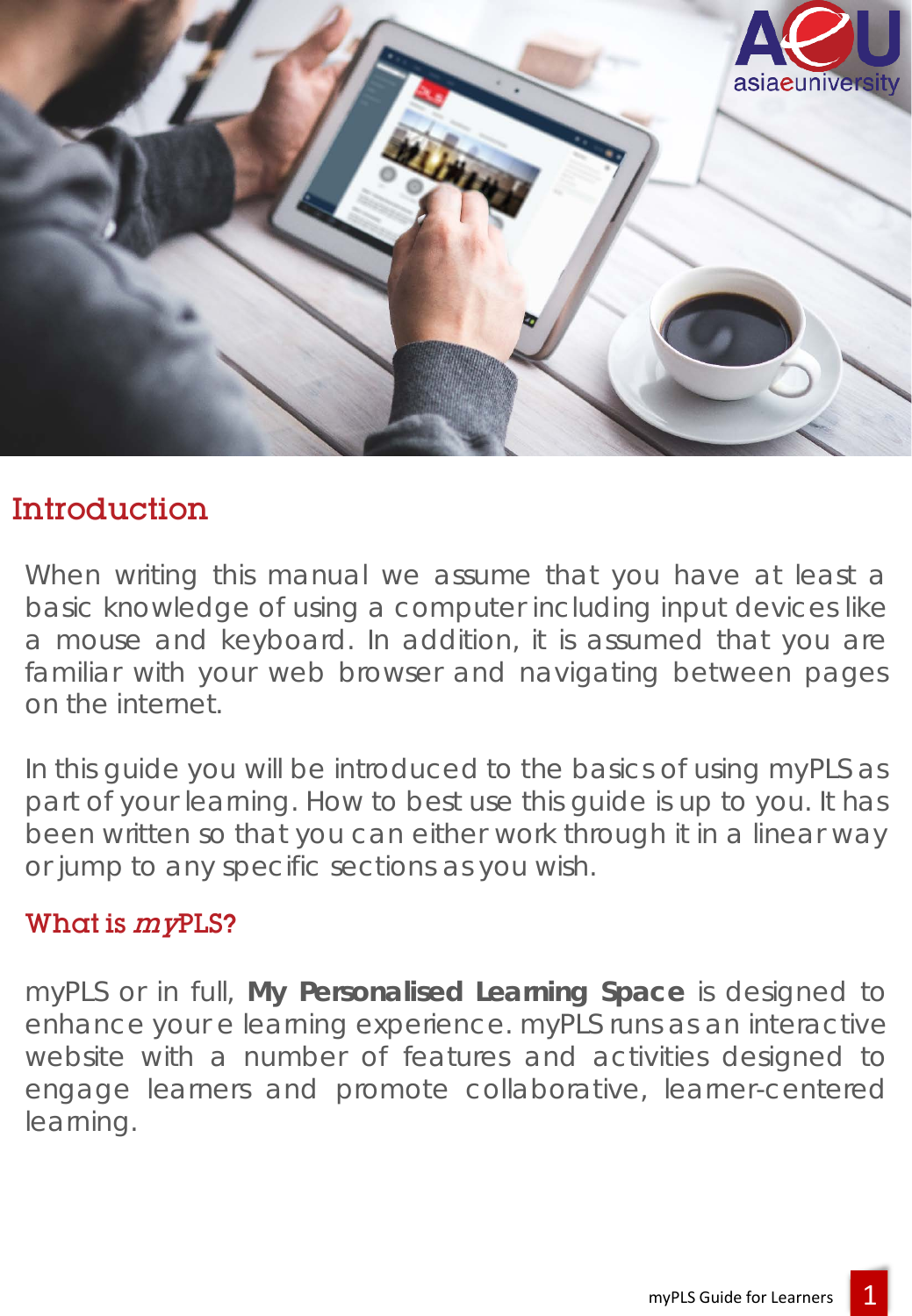# Getting Started

This document will guide you through:

- Logging in to my account
- Editing my profile
- Getting around *my*PLS
- Navigating around my courses
- My course activities and resources

# Logging in to My Account

To get to myPLS open your web browser and go to:

**http://mypls.aeu.edu.my**

This will get you the myPLS home page (Figure 1).



![](_page_2_Picture_12.jpeg)

![](_page_2_Picture_13.jpeg)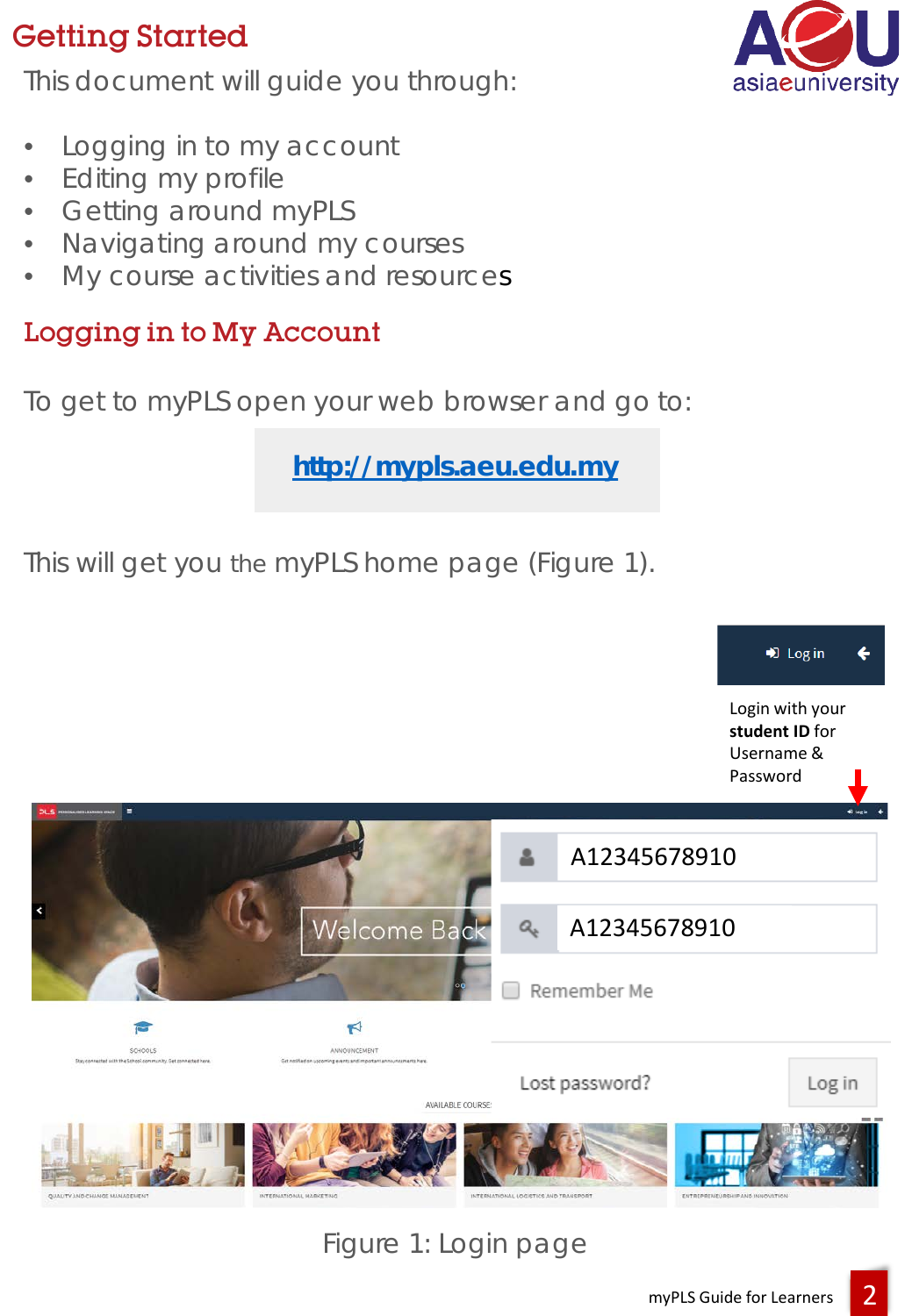![](_page_3_Picture_0.jpeg)

You should be able to log in using your 12-digit AeU Student Number for both your username and password.

#### My Hompage

Once you have logged in you will be taken to your Home page (Figure 2).

This is personalised for each student and will contain some blocks and a list of your courses. We will refer to blocks later.

![](_page_3_Picture_5.jpeg)

Figure 2: Home page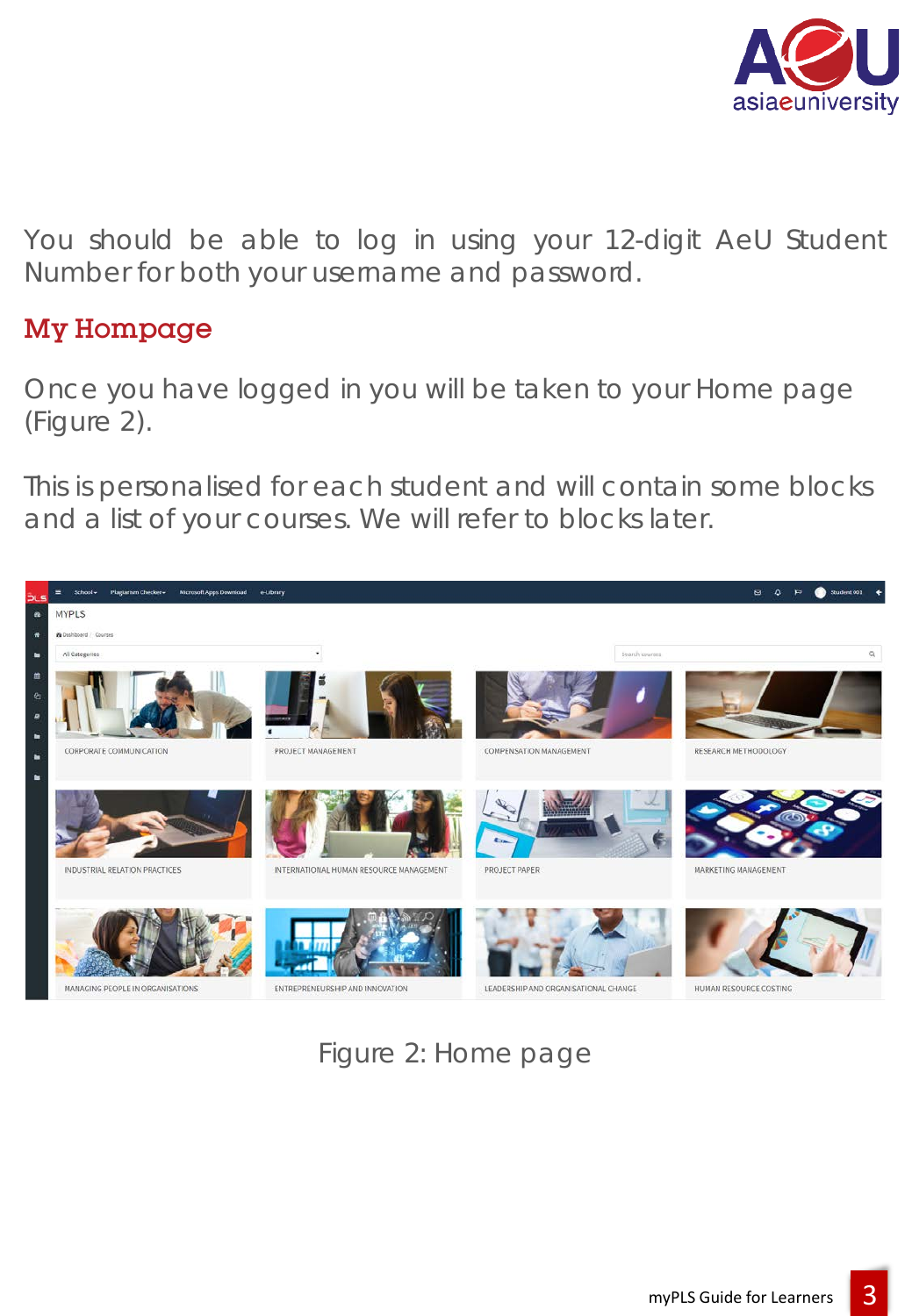![](_page_4_Picture_0.jpeg)

#### Edit Profile Page

Now that you are logged on to myPLS we would advise that you go straight to Edit your profile. Editing your profile will allow you to become familiar with the options available to you in order to personalise your environment.

To edit your profile from your Home page, click on your name on the banner at the top right of the page or click on My profile settings (Figure 3).

![](_page_4_Figure_4.jpeg)

![](_page_4_Figure_5.jpeg)

From here you will be taken to your profile page. Select "Edit Profile" from the middle tab under your name. You will now see a page containing a series of options. We will go through those options and give advice on selections.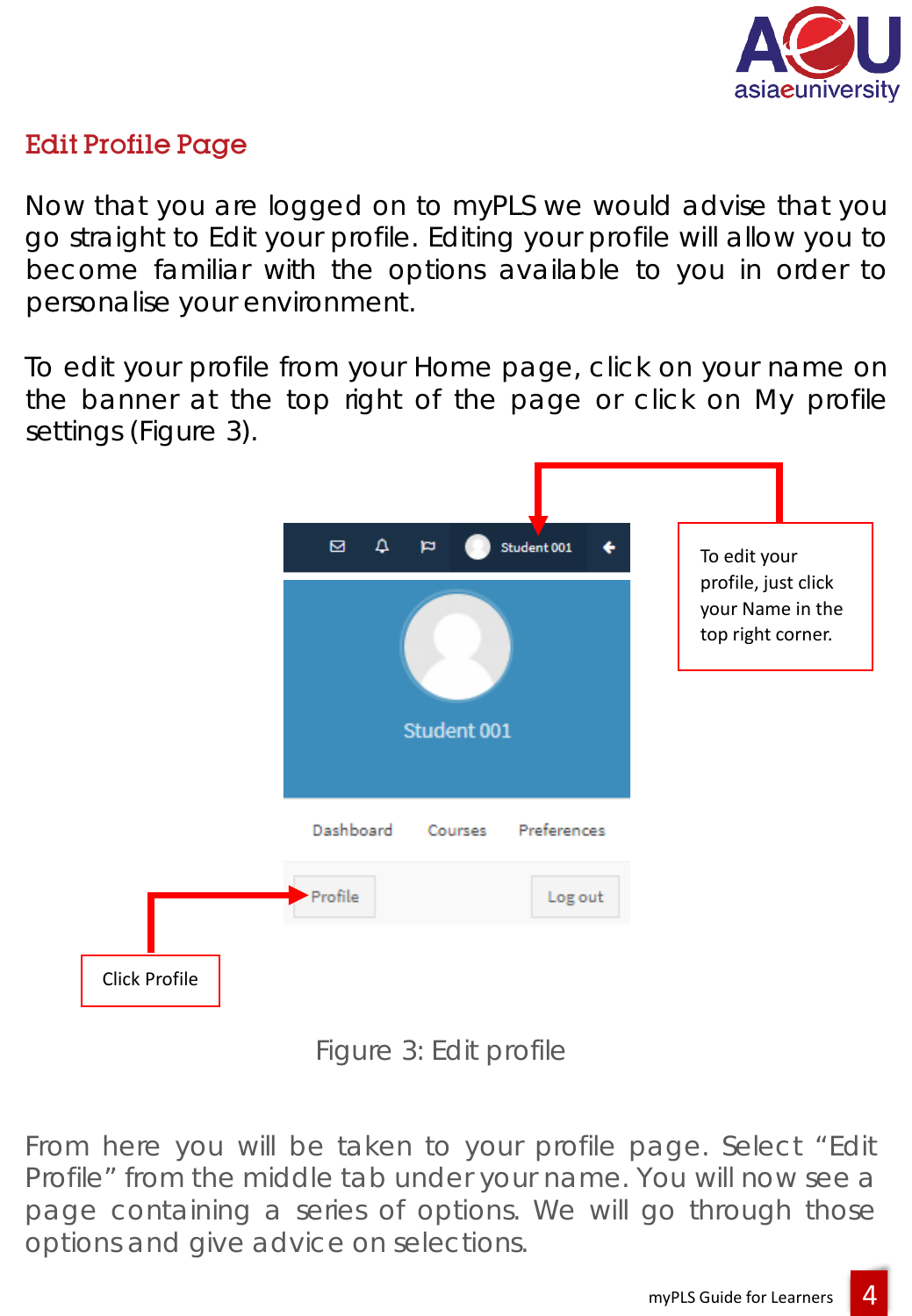![](_page_5_Picture_0.jpeg)

#### Editing My Profile

Now that you are logged on to myPLS we would advise that you go straight to Edit your profile. Editing your profile will allow you to become familiar with the options available to you in order to personalise your environment.

To edit your profile from your Home page, click on your name on the banner at the top right of the page or click on My profile settings (Figure 3).

Figure 4 shows the fields that you could change and a little explanation.

| <b>PLS</b>          | $\equiv$                         |                          | $\Delta$<br>Student 001<br>$\ddotmark$<br>$\boxtimes$<br>$\mathbf{p}$ |
|---------------------|----------------------------------|--------------------------|-----------------------------------------------------------------------|
| $\pmb{\circledast}$ | Student 001                      |                          | 尊<br>Reset page to default<br>Customise this page                     |
| 备                   | <b>20</b> Dashboard / Profile    |                          |                                                                       |
| $\bullet$           |                                  | <b>Badges</b><br>Courses | ۰<br><b>Edit Profile</b>                                              |
| 曲<br>色              |                                  | First Name*              | Student                                                               |
| <b>B</b>            | Student 001                      | Surname*                 | 001                                                                   |
| $\bullet$           | $\bullet$<br><b>Blog Entries</b> | Email*                   | student.001@aeu.edu.my<br>$\sim$                                      |
|                     | $\bullet$<br><b>Discussions</b>  | City/Town                | City/Town                                                             |
|                     | $\bullet$<br>Replies             | Country                  | Select Country<br>$\pmb{\mathrm{v}}$                                  |
|                     | About Me                         | <b>Description</b>       | Description                                                           |
|                     |                                  |                          | <b>Save Changes</b>                                                   |

Figure 4: My profile fields

#### Email Address

By default this is set to your AeU email address. You can use any real email address, but to ensure you keep up with course developments, make sure that you enter an email address that you check frequently.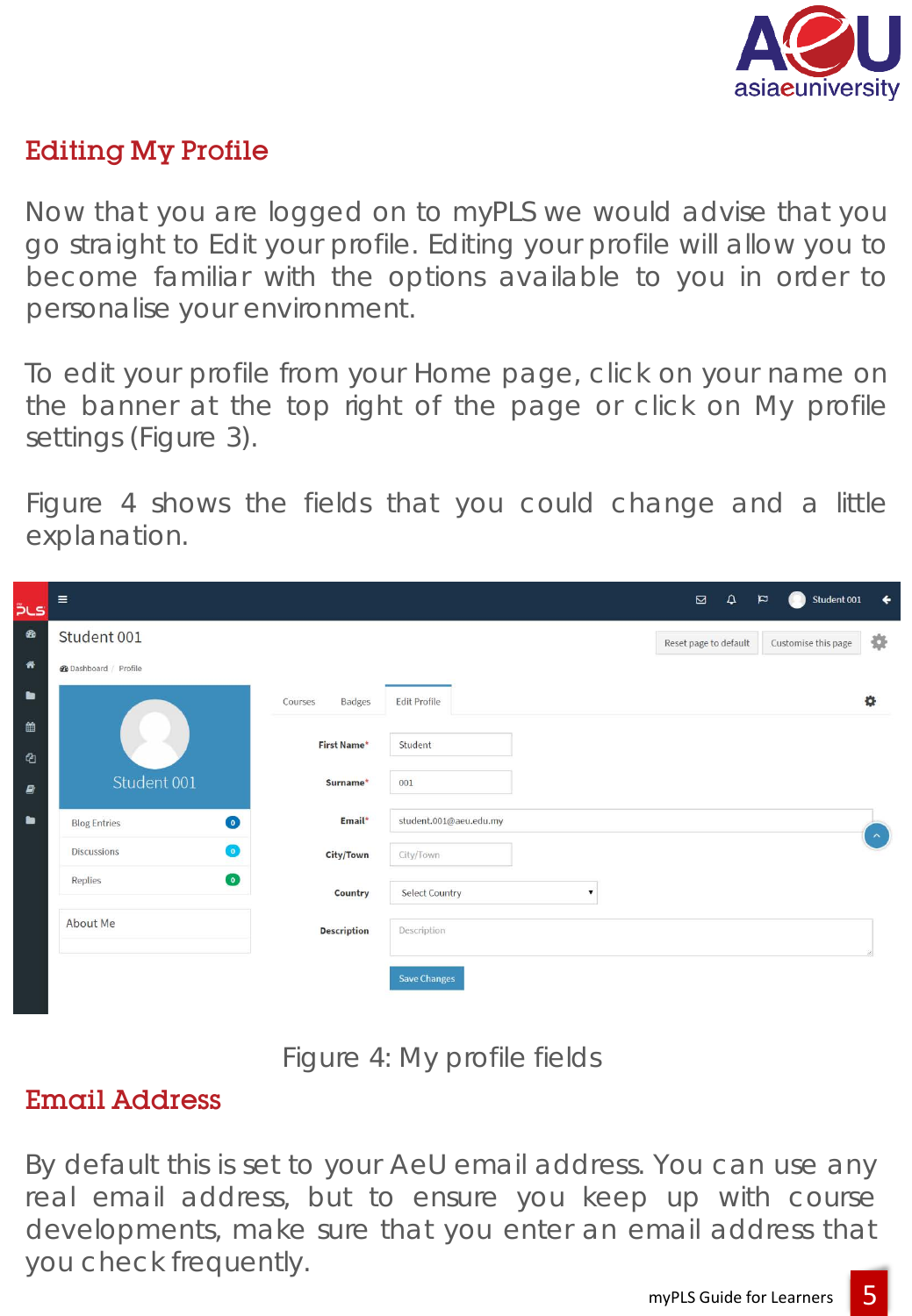![](_page_6_Picture_0.jpeg)

#### **Description**

This box enables you to enter some text about yourself which will then be displayed on your profile page for others to view.

#### User Picture

To insert a picture of yourself, click the browse button and search your computer or mobile device for a picture. When inserting a picture, it is your responsibility to ensure the appropriateness and legality of the picture contents (including copyright).

# Page Layout and Blocks

The Course page you see as a student has Blocks on both sides and the main content through the middle. Figure 5 highlights some of the features.

There are a number of blocks available for your Academic Facilitator (AF) to include or leave out as they see appropriate. Blocks can also be customized (e.g. moved to a different location by your Academic Facilitator (AF)). This means that your courses will all appear slightly different to each other but you should soon become familiar with the features of each.

There are two ways to access your course resources and activities. The first is through the main course content in the middle of the page. Clicking on these links will take you directly to the activity or resource. The second is to use the Topic links on the Course menu on the left side of the page.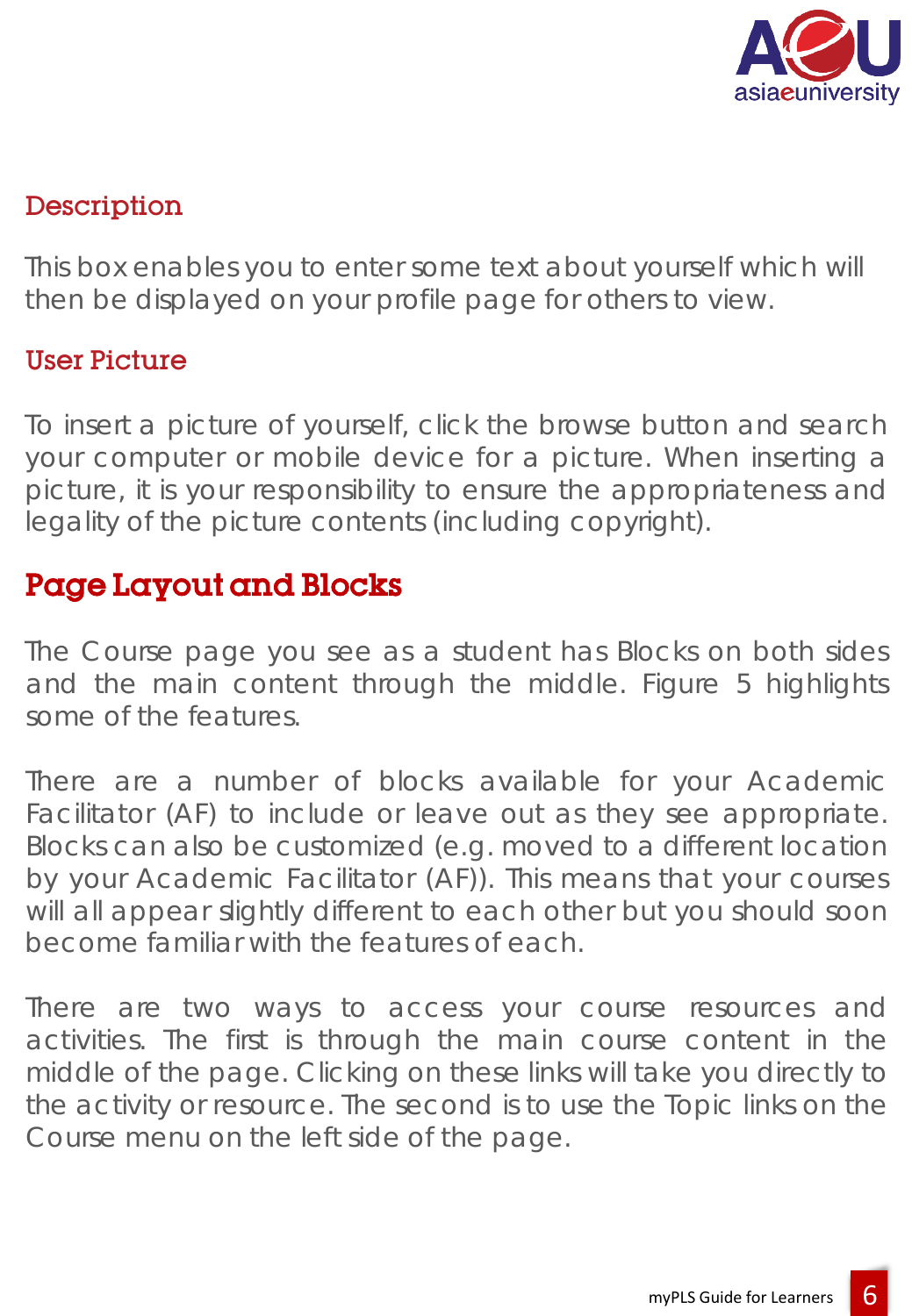![](_page_7_Picture_0.jpeg)

![](_page_7_Figure_1.jpeg)

### Figure 5: Layout and blocks

Once you have opened an activity/resource, further instructions may be given where appropriate. For example, when you enter a forum you will be given the option to add a new discussion or click on an existing discussion to read postings.

The Calendar (Figure 6) is one of the more interactive blocks. It allows you to see events created by your course tutors and peers but it also allows you to add your own entries. This means it can be used as a personal organiser that has the benefit of being accessible anywhere you can get online.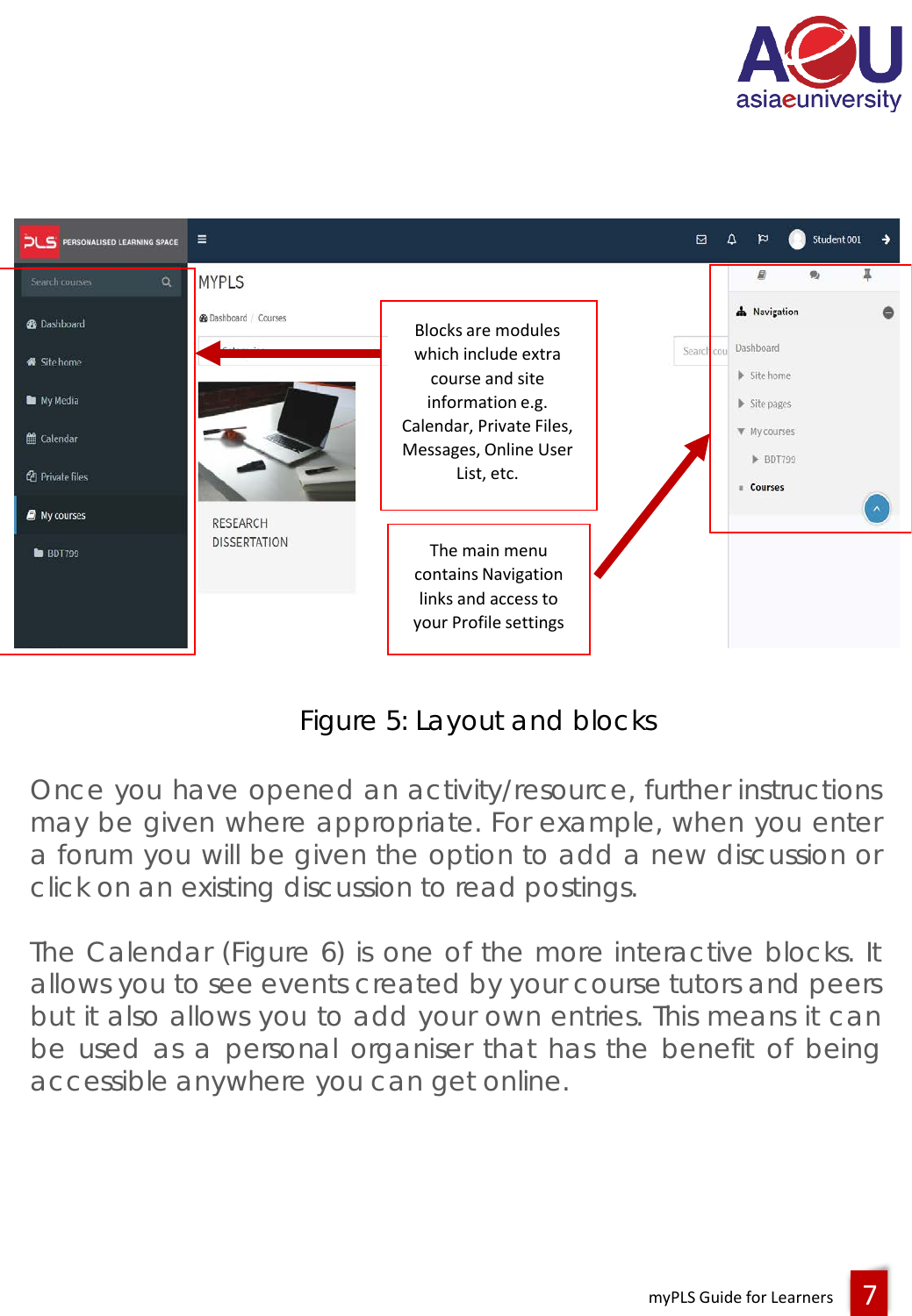![](_page_8_Picture_0.jpeg)

| August 2017<br>٠ |        |            | September 2017 |             |                | October 2017<br>►          |
|------------------|--------|------------|----------------|-------------|----------------|----------------------------|
| Mon              | Tue    | Wed        | Thu            | Fri         | Sat            | Sun                        |
|                  |        |            |                | $\mathbf 1$ | $\overline{2}$ | 3                          |
| $\overline{4}$   | 5      | $\sqrt{6}$ | $\overline{7}$ | $\,$ 8 $\,$ | $\mathsf{9}$   | $10$<br>$\bar{\mathbb{A}}$ |
| 11               | $12\,$ | 13         | 14             | 15          | 16             | $17\,$                     |
| 18               | 19     | 20         | 21             | 22          | 23             | 24                         |
| 25               | $26\,$ | 27         | 28             | 29          | 30             |                            |

Figure 6: Calendar

# Course Navigation

Once you are in your Courses page we do not recommend that you use your browser's navigation buttons (the forwards and backwards arrows). We do recommend using the navigation tools that are built into *my*PLS. These are the Breadcrumbs and the Navigation Menu (shown in Figure 7).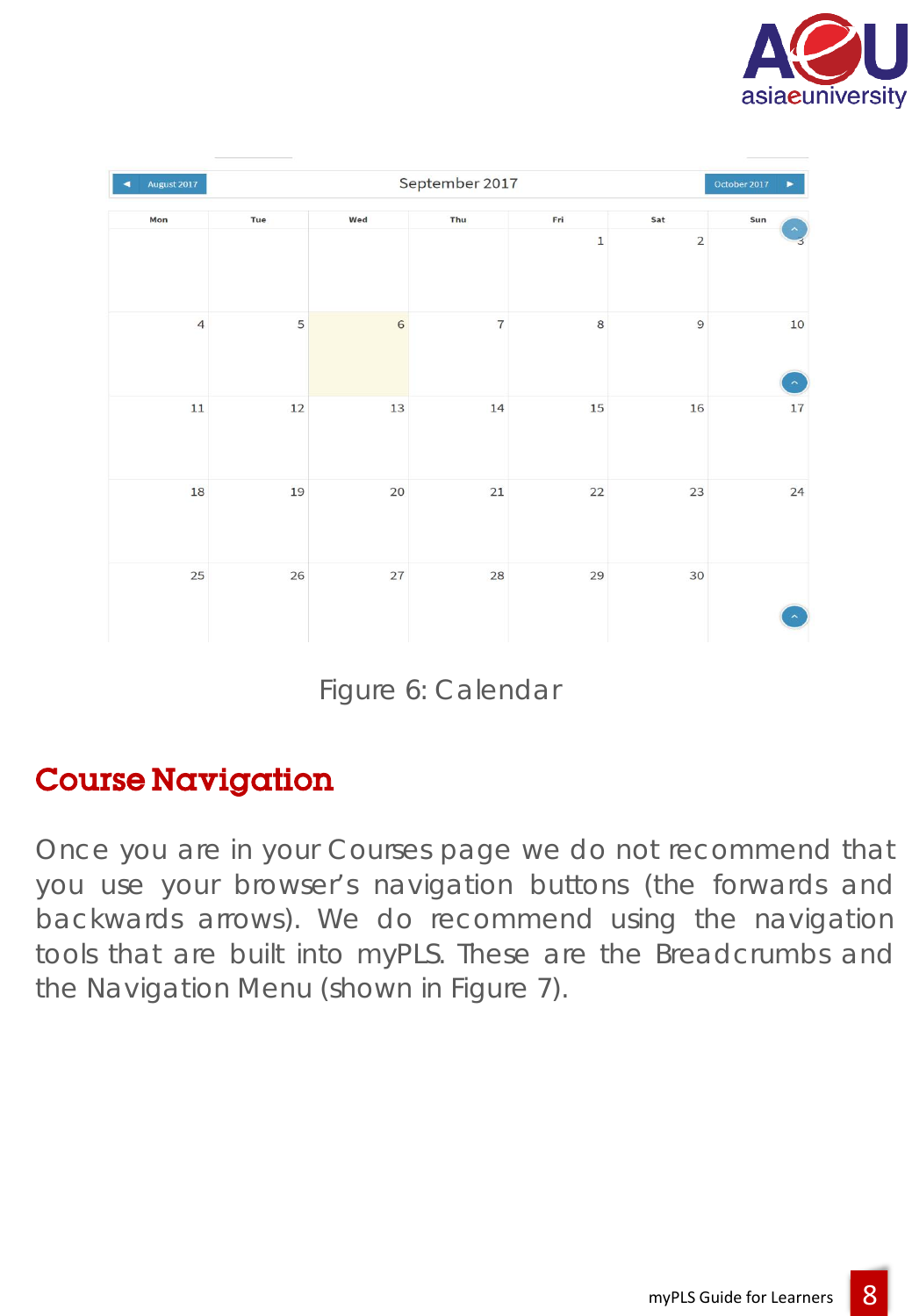![](_page_9_Picture_0.jpeg)

| <b>PUS</b> | 亖                                                                                                | ⊠                                         |
|------------|--------------------------------------------------------------------------------------------------|-------------------------------------------|
| Ð          | <b>INTERNATIONAL MARKETING</b>                                                                   |                                           |
| 曫          | <b>B</b> Dashboard / Courses / School of Management / Master of Business Administration / MIM722 | Easy navigate to the                      |
|            |                                                                                                  | previous pages.                           |
| $\bullet$  | General                                                                                          |                                           |
| $\bigstar$ |                                                                                                  | <b>WELCOME TO INTERNATIONAL MARKETING</b> |

Figure 7: Breadcrumbs and the Navigation Menu

The breadcrumbs are a trail showing the pages you have passed through to get to your current location. They are shown in the top left corner of the page and clicking on them will take you to that point in the course.

The Navigation menu is a simple way of quickly getting to another place in the course or your Moodle site. Click on the appropriate link to quickly go to your Home Page, view your profile, see a list of participants in your course, etc.

# Course Activities

*my*PLS offers a large variety of activities that are designed to help your learning. When your Academic Facilitator (AF) creates activities they will name them. This means that they will not appear as simply Assignment or Wiki etc. on the course page, but will display with a meaningful title as set by your Academic Facilitator (AF).

Figure 8 and 9 (below) shows the activities block and course example with a brief description of each activity. This is to help you familiarise yourself with the activities your course tutor may have included in your course and the associated icons.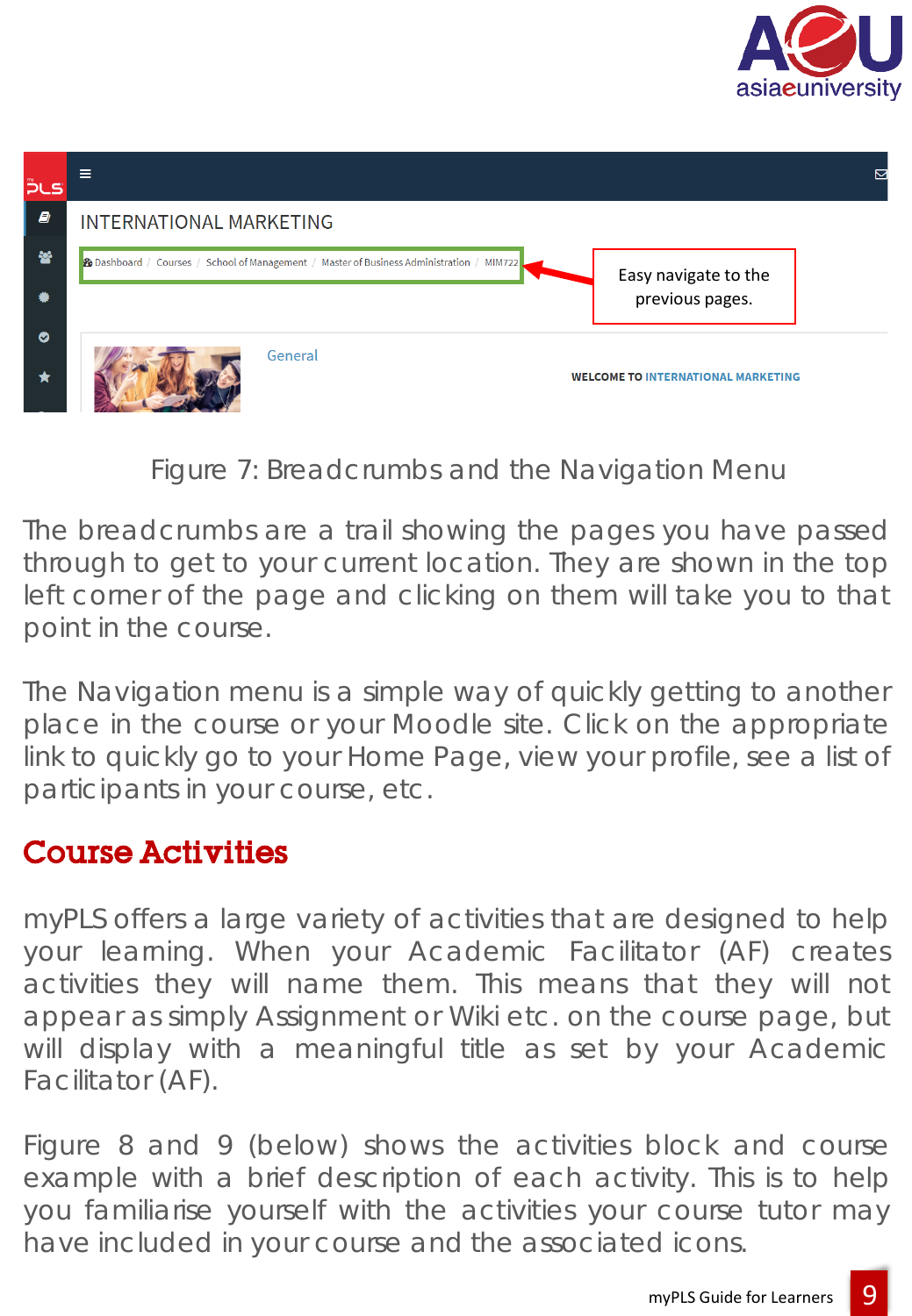| ≡<br>School -<br>Student Support -        | Student 001<br>Timetable -<br>Plagiarism Checker -<br>e-Library<br>                                                                                                                                                                             |
|-------------------------------------------|-------------------------------------------------------------------------------------------------------------------------------------------------------------------------------------------------------------------------------------------------|
| <b>INTERNATIONAL MARKETING</b>            |                                                                                                                                                                                                                                                 |
| <b>26</b> Dashboard / My courses / MIM722 |                                                                                                                                                                                                                                                 |
|                                           | Collapse Sections ^                                                                                                                                                                                                                             |
|                                           | General                                                                                                                                                                                                                                         |
|                                           | <b>WELCOME TO INTERNATIONAL MARKETING</b>                                                                                                                                                                                                       |
|                                           |                                                                                                                                                                                                                                                 |
|                                           | <b>AIM AND OBJECTIVES</b>                                                                                                                                                                                                                       |
|                                           | The objectives of this subject are to:<br>1. Develop sound theoretical and practical understanding of International Marketing                                                                                                                   |
|                                           | 2. Apply theories in creating opportunities and solving problems in International Marketing situations                                                                                                                                          |
|                                           | <b>LEARNING OUTCOMES</b><br>Upon completion of this subject, the students should be able to:                                                                                                                                                    |
|                                           | 1. Evaluate and apply International Marketing strategies, plans and tactics to a range of International marketing scenarios.                                                                                                                    |
|                                           | 2. Explain the constraints faced by marketers in conducting International Marketing research                                                                                                                                                    |
|                                           | 3. Prepare an International marketing plan                                                                                                                                                                                                      |
|                                           | 4. Evaluate the different types of market entry methods                                                                                                                                                                                         |
|                                           | 5. Analyze the constraints faced by marketers in terms of political, legal, economic, cultural and social factors.                                                                                                                              |
|                                           | <b>SYNOPSIS</b><br>This subject deals with analyzing the international marketing environment and its effect the business organization. The syllabus deals also with international Marketing                                                     |
|                                           | strategy options available to compete effectively in global markets. It also deals with international communication, distribution and pricing strategies. The different local<br>market factors that affect implementation are also considered. |
|                                           | $\wedge$ Collapse                                                                                                                                                                                                                               |
| (5) Announcements                         |                                                                                                                                                                                                                                                 |
| (iii) News forum                          |                                                                                                                                                                                                                                                 |
| UT                                        |                                                                                                                                                                                                                                                 |
|                                           | $\wedge$ Collapse                                                                                                                                                                                                                               |
| MIM625 Course Syllabus                    |                                                                                                                                                                                                                                                 |
|                                           |                                                                                                                                                                                                                                                 |
| GREEN MARKETING                           |                                                                                                                                                                                                                                                 |
| ETHICAL BEHAVIOR                          |                                                                                                                                                                                                                                                 |
|                                           | PRODUCT STANDARDIZATION VS PRODUCT CUSTOMIZATION                                                                                                                                                                                                |
| EMERGING MARKETS VS MATURED MARKETS       |                                                                                                                                                                                                                                                 |
| GENERATIONAL ISSUES                       |                                                                                                                                                                                                                                                 |
|                                           | Topic 2                                                                                                                                                                                                                                         |
| $\bm{02}$                                 | LECTURE NOTES (BASED ON GLOBAL MARKETING MANAGEMENT TEXTBOOK)                                                                                                                                                                                   |
|                                           |                                                                                                                                                                                                                                                 |
|                                           | $\wedge$ Collapse                                                                                                                                                                                                                               |
| CHAPTER 1                                 |                                                                                                                                                                                                                                                 |
| CHAPTER 2                                 |                                                                                                                                                                                                                                                 |
| CHAPTER 3                                 |                                                                                                                                                                                                                                                 |
| CHAPTER 4                                 |                                                                                                                                                                                                                                                 |

# Figure 9: Course Sample